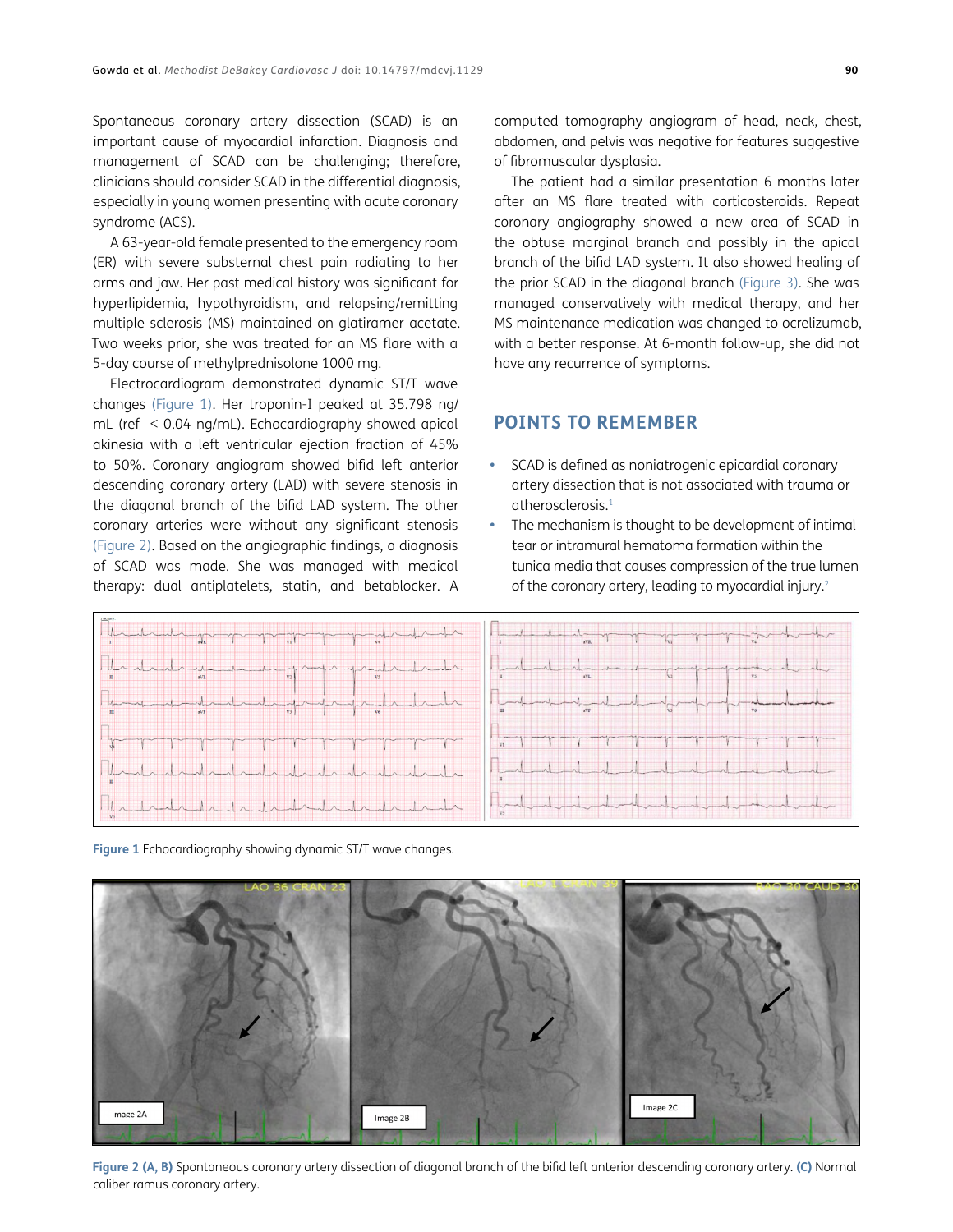

**Figure 3 (A)** Spontaneous coronary artery dissection (SCAD) of ramus coronary artery. **(B)** Possible SCAD in the apical branch of bifid left anterior descending coronary artery (LAD) and healing of previous SCAD in diagonal branch of bifid LAD.

- Between 1% and 4% of ACS cases are from SCAD. An important cause of myocardial infarction (MI) in young women, it accounts for up to 35% of ACS cases in women < 50 years of age and is the most common cause of pregnancy-associated MI.[1](#page-3-1)
- Risk factors include female gender, pregnancy, fibromuscular dysplasia connective tissue disorders, hormonal therapies, corticosteroids, and emotional and physical stressors. Traditional risk factors of MI are generally few or absent.[3](#page-3-2)
- Chest pain, the most common presentation of SCAD, rarely presents with cardiogenic shock, ventricular arrythmias, and sudden cardiac death[.2](#page-3-3)
- Diagnosis of SCAD is generally made on coronary angiography. Based on its angiographic appearance ([Figure 4](#page-3-4)), it has three types of Yip-Saw classification: (1) multiple radiolucent lumens or arterial wall contrast staining; (2) presence of diffuse stenosis of varying severity and length (most commonly seen); and (3) focal or tubular stenosis mimics atherosclerosis[.4](#page-3-5)
- During diagnostic uncertainty, intracoronary imaging modalities such as optical coherence tomography (OCT) and intravascular ultrasound (IVUS) should be considered after weighing risk versus benefits because these maneuvers can cause extension of dissection, occlusion of the lumen, and iatrogenic dissection.<sup>2</sup>
- While optimal management is up for debate, conservative medical therapy is recommended in most

cases. Healing of SCAD lesion occurs in a majority of patients (70–97%) after conservative management, but recurrence is common.<sup>[1](#page-3-1)</sup>

- Revascularization with percutaneous coronary intervention or coronary artery bypass graft surgery should be considered in patients with symptoms of ongoing ischemia, hemodynamic instability, or left main dissection and/or involvement of the proximal part of the epicardial vessels.[1](#page-3-1)
- Percutaneous coronary intervention (PCI) may be technically challenging due to difficulty assessing the true lumen and propagation of dissection antegrade and retrograde. PCI should be undertaken at a high experience center with IVUS or OCT guidance and with careful attention to complete coverage of the entire length of the lesion, especially the proximal origin of dissection.
- Long-term medical therapy includes aspirin and beta blockers. Beta blocker use has been associated with lower risk of recurrent SCAD. The role of antiplatelets, like clopidogrel, remains unclear but is used commonly in contemporary clinical practice.<sup>[5](#page-3-6)</sup>

### **COMPETING INTERESTS**

The authors have no competing interests to declare.